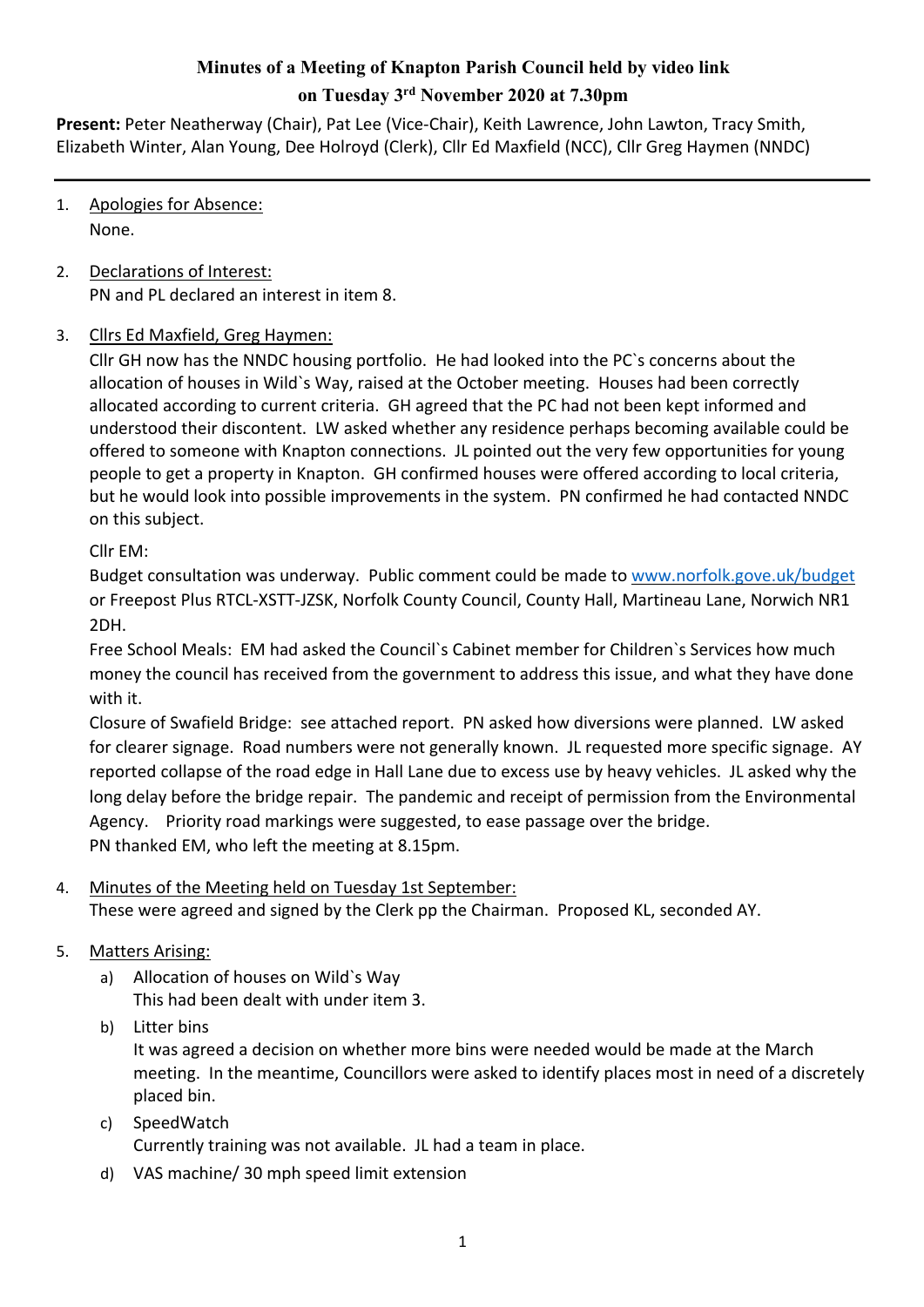- i) The VAS machine was in place and would be moved fortnightly between the other locations in the village that have been agreed with Highways
- ii) The speed limit extension is currently at advance planning stage with Highways
- e) MADRA Lease

This had been completed and sent to the Clerk. Solicitor Cost £450 plus VAT.

f) Path to Knapton Green

KL had met Steve Hammond (landowner) and walked the area with him. SH was happy for the path to Mundesley to remain in place and had left a two metres strip. He would not enter into a formal agreement or allow any hard core to be laid. Grass and hedge cutting would be permitted and improvement to the present path considered, especially to make it safer for children. AY said Steve White of Highways would be able to identify land ownership bordering the road. The path across Chris Payne`s land was narrower. A letter of thanks, also requesting ongoing use of the path to be written to CP. DH to write and forward to PN. It was agreed that the path was well used.

SH had agreed that a path to Knapton Green had existed but had been taken up by road widening over the years. It was hoped to reinstate this, but again there would be no formal agreement. PN was concerned that without a formal agreement, no funding would be available to make the path suitable for all users. The B1145 would have to be crossed by walkers to and from Knapton Green. PN asked TS to identify the safest crossing place. KL and PN would then meet with Steve Hammond for further discussion.

g) Christmas Day Dinners for single parishioners

This would be advertised on the website and in the Knapton News, due out at the end of November and stating `subject to Government regulations`. Councillors were asked to identify any possible candidates. Single people might be reluctant to come forward. Ceri Quinton had offered to cook the meals. TS was liaising with CQ. KL volunteered to coordinate the responses. PL asked how it was to be funded. Funding could come from the Government Covid 19 grant of £1,000, of which only £230 had been used.

- 6. Parish Councillor's Reports:
	- a) PL reported nearly all Allotment rents had been collected. These would be passed to the clerk when complete
	- b) TS: was keen for the proposed Christmas function to go ahead, with simple and individually wrapped food. TS would talk to Ceri Quinton about this. MADRA would host the event
	- c) David Bindley of Knapton Green would very kindly donate a Christmas tree for the Green. The PC would like to put a second one by the village sign. TS to source. KL suggested battery or solar powered LED lights, KL to check costs. These could be paid for and retained by the PC. JL suggested large bulbs, this would depend on the weight the branches could support. The trees would be sunk into tubes in the ground and supported by guy ropes. A tree height of eight feet was agreed. DH to confirm with Highways that they had no objections
- 7. Finance
	- a) Financial Report: The Clerk reported a current credit balance of £5 321
	- b) A draft budget had been circulated showing an end of year expenditure over income of £2,894 including a one-off payment of £2,000 towards the speed limit extension. A continuing trend would put the PC in a very precarious financial position. An increase in the Precept, already proposed, was discussed. The Precept had not increased in at least the last nine years and was lower than surrounding villages. AY would support only an increase of £1,000. An increase of £2,000, cost to Band D residences £12.48 a year, was agreed by a vote of six to one